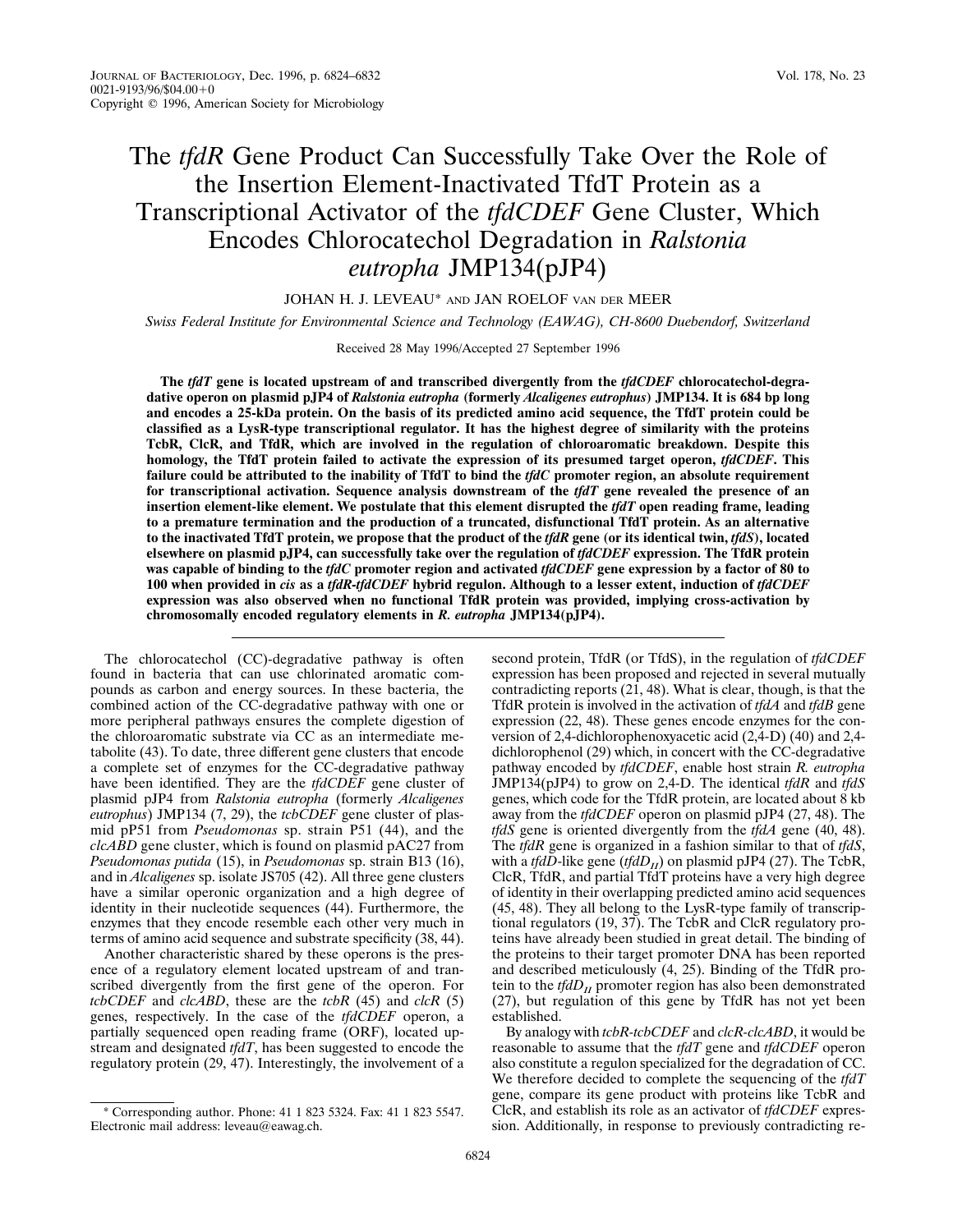ports on the role of the *tfdR* gene product, we reevaluated the possible involvement of TfdR in the regulation of the *tfdCDEF* operon.

## **MATERIALS AND METHODS**

**Bacterial strains.** *Pseudomonas putida* KT2442 (14) is a rifampin-resistant, plasmid-free derivative of *P. putida* mt-2. *Pseudomonas* sp. strain B13 (9) can grow on 3-chlorobenzoate (3-CBa) as its sole carbon and energy source. *Ralstonia eutropha* JMP134 (6, 7) harbors plasmid pJP4 and is able to degrade 2,4-D. *R. eutropha* JMP289 (6) is a derivative of strain JMP134 that is cured of pJP4 and resistant to rifampin. *Alcaligenes* sp. isolate JS705 (42) can grow on monochlorobenzene. *Escherichia coli* DH5a and TG1 (35) were used for routine cloning experiments with plasmids and M13 phages, respectively. *E. coli* HB101 (pRK2013) (13) was used as a helper strain for mobilizing pKT230-derived plasmids in triparental matings with *P. putida* KT2442 or *R. eutropha* JMP289. *E. coli* BL21(DE3)(pLysS) (41), which carries the T7 RNA polymerase gene under control of the *lacUV5* promoter, was used for the T7-directed expression of pET8c-derived plasmids (33).

**Media and growth conditions.** *E. coli* strains were cultivated at 37°C in Luria broth (LB) (35). Where appropriate,  $0.004\%$  5-bromo-4-chloro-3-indolyl- $\beta$ -Dgalactoside or 1 mM isopropyl-b-D-thiogalactopyranoside (IPTG) was added to the medium. *P. putida* and *R. eutropha* strains were grown at 30°C on LB, on *Pseudomonas* mineral medium (18) supplied with an appropriate C source, or on modified *Pseudomonas* undefined medium PPUM (21). PPUM consisted of 1 g of  $(NH_4)_2SO_4$ , 5.24 g of Na<sub>2</sub>HPO<sub>4</sub>, 2.77 g of  $KH_2PO_4$ , 0.5 g of yeast extract, and 20 ml of Hutner trace solution (18) per liter of medium. Antibiotics were added in the following final concentrations: ampicillin, 50  $\mu$ g/ml; kanamycin, 50  $\mu$ g/ml; rifampin, 5  $\mu$ g/ml; streptomycin, 50  $\mu$ g/ml for *E. coli* and 250  $\mu$ g/ml for the *P*. *putida* and *R. eutropha* strains.

**DNA manipulations and sequence analysis.** Plasmid DNA isolations and transformations and other DNA manipulations were carried out according to established procedures (35). Restriction enzymes and other DNA-modifying enzymes were obtained from GIBCO/BRL Life Technologies Inc. (Gaithersburg, Md.), Pharmacia LKB Biotechnology (Uppsala, Sweden), or Appligene (Illkirch, France) and used according to the specifications of the manufacturer. Oligonucleotides for the PCR were obtained from Pharmacia or MWG-BIO-TECH AG (Ebersberg, Germany). PCR mixtures contained  $2 \mu$ g of each primer per ml, 20 mM Tris-HCl (pH 8.4), 50 mM KCl, 2 mM MgCl<sub>2</sub>, 0.05% W1, 0.2 mM each deoxynucleoside triphosphate, 0.2 mg of bovine serum albumin (BSA) per ml, and 20 U of *Taq* DNA polymerase (Life Technologies) per ml. Amplification was carried out in a Crocodile II thermocycler (Appligene) with the following standard settings: 30 cycles of 1 min at 93.5°C, 1 min at 45 to 55°C (depending on the melting temperatures of the primers used), and 1.5 min at  $72^{\circ}$ C, with a final extension of 4 min at 72°C. DNA sequencing was performed as described by Sanger et al. (36) with a Sequenase kit (version 2.0; United States Biochemical Corp., Cleveland, Ohio) with [a-32P]dATP (3,000 Ci/mmol; Amersham International plc, Amersham, United Kingdom). Computer analysis of DNA and amino acid sequences was performed with the programs PC/GENE (Genofit, Geneva, Switzerland) and GCG (J. Devereux, University of Wisconsin).

**Plasmids.** Restriction maps of the most relevant plasmids are presented in Fig. 1. Plasmids pUC18 and pUC19 (46) were used as general cloning vehicles. For sequencing, M13mp18 and M13mp19 were used (46). Plasmid pET8c (33) is an ATG vector derived from pBR322 which contains the  $\phi_{10}$  promoter, ribosome binding site, and terminator and is optimized for T7-directed expression. Plasmid  $pGEM-5Zf(+)$  (Promega, Madison, Wis.) contains a multiple cloning site region and was used as a general cloning vector. Plasmid pKT230 (1) is a mobilizable, broad-host-range vector. Plasmid pKT231-SstI-pJP4 (=pCBA1) (8) contains the 8-kb *Sst*I fragment of pJP4, encompassing the complete *tfdCDEF* gene cluster, a 3.4-kb region upstream, and an incomplete *tfdB* gene downstream. The same *Sst*I fragment was cloned into *Sst*I-cut pUC19, producing pCBA4, which was used as a source for further subcloning of *tfd* genes or gene fragments and for the sequencing of *tfdT*, ISJP4, and the downstream region.

For overexpression of the regulatory genes *tcbR*, *clcR*, *tfdT*, and *tfdR* in *E. coli*, translational fusions of these genes were constructed by using the ATG triplet in the *Nco*I site located downstream of the  $\phi_{10}$  promoter and ribosome binding site on pET8c as the start codon. Plasmid pTCB77 (45) contains a complete *tcbR* gene in pET8c. Plasmid pTCB77 $\Delta$  (45) is identical to pTCB77 except that it has a frameshift mutation in *tcbR*. For overexpression of the *clcR* gene, we amplified a DNA fragment containing a complete *clcR* gene by using the PCR on total DNA of *Pseudomonas* sp. strain B13. The primers used for amplification of *clcR* were synthesized in such a way that the forward primer contained an *Nco*I site around the *clcR* ATG start codon (5'-GTTCCATGGAATTTCGGCAGCT TCG-39 [the *Nco*I site is underlined]) and the reverse primer contained a *Bam*HI site (5'-GCGGGATCCACAACCTAACGATTGGC-3' [the *BamHI* site is underlined]) to facilitate cloning into pET8c. A 0.9-kb PCR product was obtained, cut with *Bam*HI, partially digested with *Nco*I, and ligated into pET8c, resulting in plasmid pCBA13. The determined nucleotide sequence of the insert was identical to that of the *clcR* gene of *P. putida* (pAC27) (5). A frameshift-<br>mutated *clcR* gene was created by digestion and filling in of the 3'-overhanging ends of the internal *BglII* site on pCBA13 (yielding plasmid pCBA13 $\Delta$ ).

The *tfdT* gene was also cloned into pET8c by using the PCR. The forward primer (5<sup>7</sup>-AACGGGACGGACCATGGAAATAAG-3' [the *NcoI* site is underlined]) was directed against the 5'-end sequence of the  $tfdT$  gene (29) and included an *Nco*I site around the *tfdT* ATG start codon. As a reverse primer we used an oligonucleotide directed against the multiple cloning site of pUC plasmids (5'-AATTCGAGCTCGGTACCC-3'). The template DNA in the PCR was plasmid pCBA27, which contains a complete *tfdT* gene on a 1.7-kb *Sal*I fragment. From the 1.1-kb PCR product we used only the first 150 bp of *tfdT*, whereas the remaining part of *tfdT* was cloned directly. To do this, the PCR product was cut with *Nco*I and *Hin*dIII, and a 0.15-kb *Nco*I-*Hin*dIII fragment was isolated and ligated with the 0.9-kb *Hin*dIII-*Bam*HI fragment of pCBA27 into *Nco*I-*Bam*HIcut pET8c. This resulted in plasmid pCBA28. The nucleotide sequence of the PCR-amplified *Nco*I-*Hin*dIII DNA region was verified. The *tfdR* gene was reassembled from a partial *Bam*HI library of plasmid pJP4: the 0.6-kb *Bam*HI-*Xba*I segment of pJP4 *Bam*HI fragment E, containing the 5' end of the *tfdR* gene (27), was ligated with the 0.6-kb *Sst*I-*Bam*HI segment of pJP4 *Bam*HI fragment F, which contains the 3' end of *tfdR* (27), into *SstI-XbaI-cut pUC18*, yielding pCBA39. To add an *Nco*I site to the start of *tfdR*, we again used the PCR, with pCBA39 as the template DNA, in a manner similar to that used for *clcR* and *tfdT*. A forward primer (5'-CCAGGAGTGAACCATGGAGTTTCG-3' [the *NcoI* site is underlined]) was directed against the 5' end of the *tfdR* gene, whereas the reverse primer was directed against a pUC-located sequence (5'-TGAGCGG ATAACAATTTC-39). The 1.4-kb PCR product was digested with *Nco*I and *Sst*I, after which it was inserted into *NcoI-SstI-cut* pGEM-5Zf(+), yielding plasmid pCBA53. The PCR-generated 0.7-kb *Bam*HI-*Sst*I fragment of this plasmid was exchanged with the corresponding 0.7-kb *Bam*HI-*Sst*I fragment of pCBA39, resulting in pCBA54. The nucleotide sequence of the PCR-generated *Nco*I-*Bam*HI fragment of pCBA53 was verified. Insertion of the 1.2-kb *Nco*I-*Bgl*II fragment of plasmid pCBA54 with a complete *tfdR* gene into *Nco*I-*Bam*HIdigested pET8c finally resulted in plasmid pCBA55. To create a frameshift mutation in the *tfdR* gene, the internal *Sph*I site on pCBA55 was digested and its 3'-overhanging ends were removed by the exonuclease activity of Klenow enzyme. Religation generated plasmid pCBA55 $\Delta$ .

For in vivo expression studies, we constructed several pKT230-derived plasmids with the different CC-degradative regulons. Plasmid pTCB75 (45) contains a complete *tcbR-tcbCDEF* regulon on a 10-kb *Hpa*I-*Sst*I fragment. Plasmid pTCB74 (45) is identical to pTCB75 except for a 2-bp deletion in the *tcbR* gene, which causes a premature ending of the reading frame. A complete *tfdT-tfdCDEF* regulon was cloned in pKT230 as follows. Plasmid pCBA26 contained a 1.7-kb *Sal*I fragment with a complete *tfdT* gene and the *tfdT-tfdC* intergenic region. This fragment was extended with the *tfdC* gene, yielding plasmid pCBA44. This made it possible to assemble a complete regulon in pKT230 by a three-point ligation of a 2.4-kb *Cla*I-*Hin*dIII (partial *Hin*dIII) fragment of pCBA44 (containing *tfdT-tfdC*) with a 3.8-kb *Bgl*II-*Cla*I fragment of pCBA4 (containing *tfdDEF*) and *Bam*HI-*Hin*dIII-digested pKT230 (yielding plasmid pCBA49). Plasmid pCBA49 $\Delta$  is identical to pCBA49 except for a frameshift mutation in the *tfdT* gene, which was introduced by filling in of the internal *Hin*dIII site. This plasmid was derived from several intermediate constructs and obtained in a way similar to that described for pCBA49.

To test whether *tfdR* could take over the role of *tfdT* as a regulator of *tfdCDEF* expression, we constructed a *tfdR-tfdCDEF* hybrid regulon by replacing the *tfdT* ORF with that of *tfdR*. This construct, pCBA59, was assembled as follows. With the use of PCR, we first amplified the *tfdT-tfdC* intergenic region and created an *Nco*I restriction site at the start of *tfdT*. This DNA fragment could then be digested with *Nco*I and inserted into the previously described plasmid pCBA54, which contains a *tfdR* gene with an introduced *Nco*I site. This new plasmid, pCBA57, thus contained a *tfdR-tfdC* hybrid in which the *tfdT-tfdC* intergenic region and the *tfdR* gene were fused at the position of the ATG start codon of *tfdT*. We verified the nucleotide sequence of this region and the connection to *tfdR*. After one more cloning step to strategically position restriction sites, this complete fragment was combined with a DNA fragment from pCBA4 containing *tfdCDEF* and ligated into pKT230. This resulted in plasmid pCBA59. In plasmid  $pCBA59\Delta$  a frameshift mutation was introduced in the *tfdR* gene by removing an internal *Sph*I site using the exonuclease activity of Klenow enzyme.

**Expression of** *tcbR***,** *clcR***,** *tfdT***, and** *tfdR* **in** *E. coli. E. coli* BL21(DE3)(pLysS) strains harboring pET8c-derived plasmids were grown in 50 ml of LB to an optical density at 600 nm of 0.25 to 0.35. Cells were then induced by the addition of 1 mM IPTG and grown for an additional 4 h. The cultures were then centrifuged, washed once with 20 mM Tris-HCl (pH 7.5), and resuspended in 0.7 ml of lysis buffer, containing 20 mM Tris-HCl (pH  $7.5$ ), 5 mM MgCl<sub>2</sub>, 1 mM dithiothreitol, and 1 µg of DNase I (Fluka AG, Buchs, Switzerland) per ml. Samples of 50  $\mu$ l were taken from these cell suspensions for analysis by sodium dodecyl sulfate-polyacrylamide gel electrophoresis (SDS-PAGE), which was performed according to the method of Laemmli (24). The remainder of the cell suspensions was transferred to screw-cap Eppendorf tubes containing 0.4 g of glass beads (0.10 to 0.11 mm in diameter). Disruption of the cells was established by a 1-min treatment carried out twice in a Cell Homogenizer MSK (B. Braun Melsungen AG, Melsungen, Germany) at 4,000 rpm; tubes were placed on ice before, between, and after treatments. Centrifugation at 4°C for 5 min at 11,000  $\times$  g allowed removal of the glass beads, after which another centrifugation at 4<sup>o</sup>C for 20 min at 15,000  $\times$  *g* followed. The resulting supernatants, referred to as cell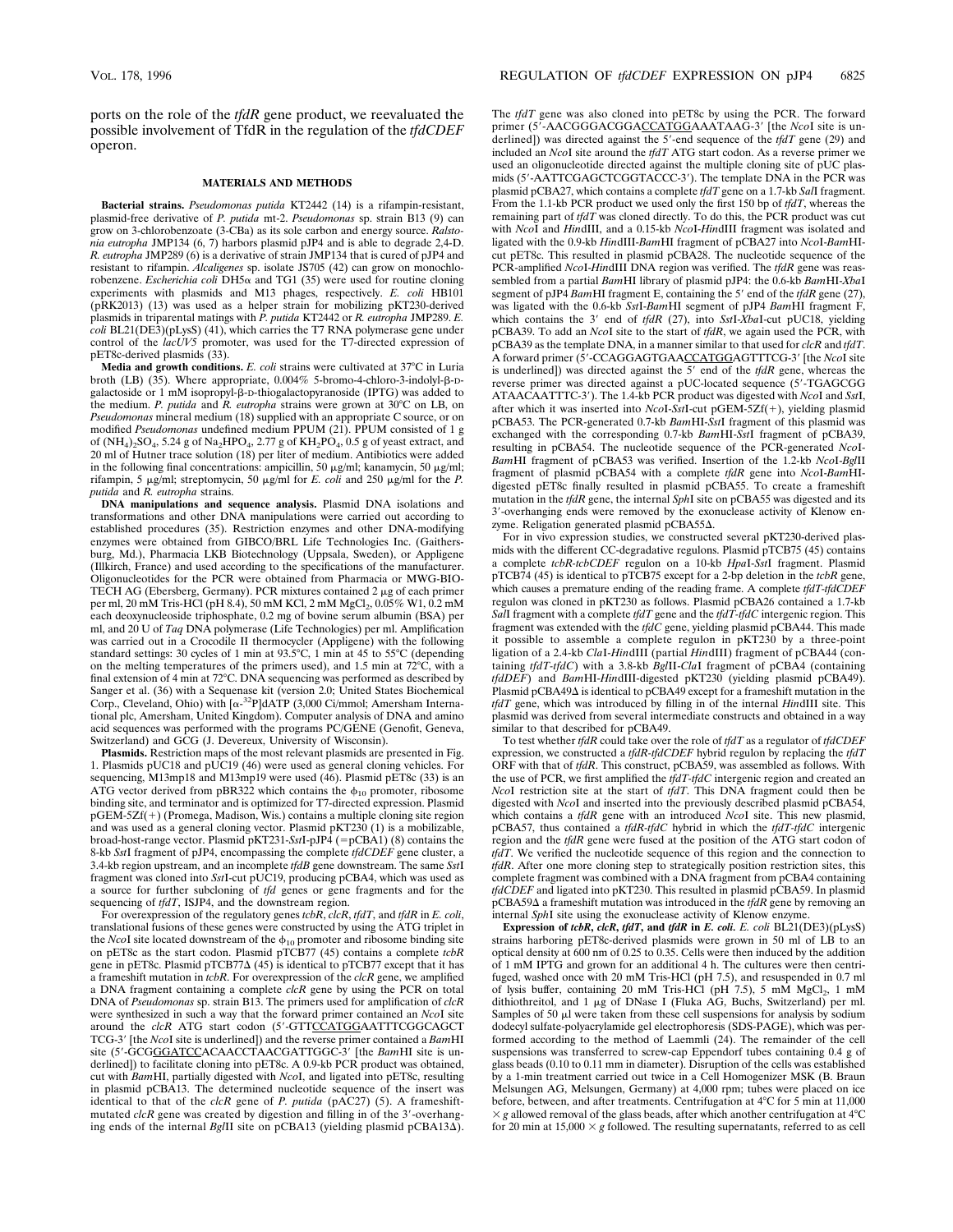

FIG. 1. Restriction maps of plasmid constructs most relevant to this study. The construction of plasmids pTCB74 (45), pTCB75 (45), pTCB77 (45), pTCB77 (45), and pTCB98 (25) has been described previously. All pCBA plasmids depicted here were constructed as described in Materials and Methods. For each plasmid, the replicon is given together with the direction of vector-based promoters and antibiotic resistance markers, if applicable. Shaded boxes represent genes; hatched boxes represent sections containing ISJP4 DNA. A gene name in brackets indicates that the gene is incomplete; where the name is followed by a  $\Delta$ , the gene contains a frameshift mutation. The positions of restriction sites relevant to the construction of the various plasmids are indicated. Restriction sites marked with an asterisk were introduced artificially by PCR (see Materials and Methods). Arrows indicate the direction of transcription. A white triangle indicates the position at which a frameshift mutation was introduced into a particular gene (see Materials and Methods). Also depicted is part of plasmid pJP4, showing the locations of the various *tfd* genes with respect to one another.

extracts, were used in gel mobility shift DNA binding assays. Protein concentrations were determined as described by Bradford (3), by using BSA as a standard. **Gel mobility shift DNA binding assays.** DNA fragments for use in gel mobility shift assays were generated from plasmids pTCB98 (25), pCBA21 (42), and pCBA30 (this paper), containing the *tcbR-tcbC*, *clcR-clcA*, and *tfdT-tfdC* intergenic regions, respectively. Plasmid pTCB98 was digested with *Eco*RI and *Hin*dIII, pCBA21 was digested with *Eco*RV and *Sal*I, and pCBA30 was digested with *Eco*RI and *HindIII*. The resulting DNA fragments, 0.2, 0.8, and 0.7 kb in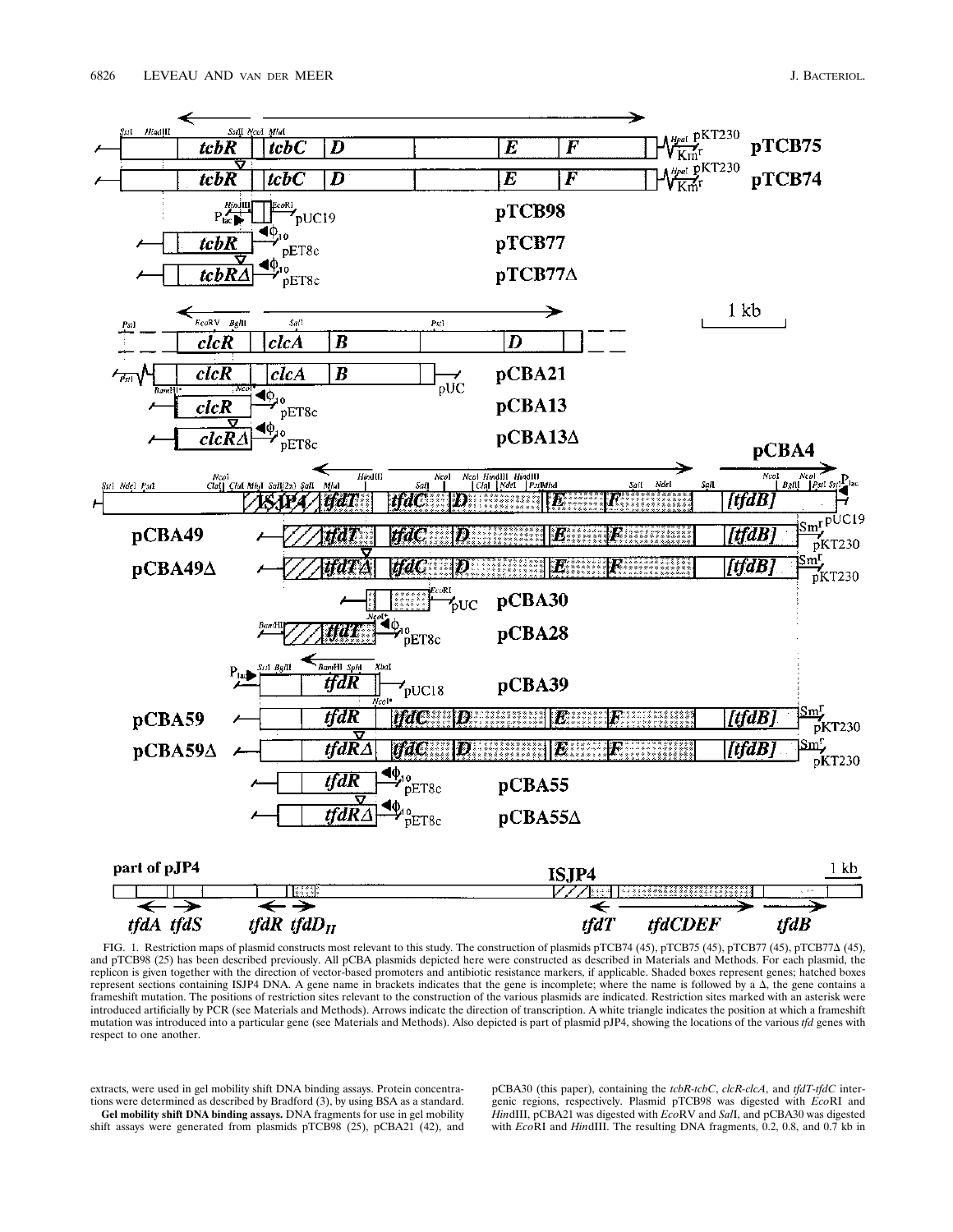size, respectively, were isolated and end labeled by using Klenow polymerase and [a-32P]dATP (Amersham). Gel mobility shift DNA binding assays were performed as described previously (45).

**In vivo expression studies.** In order to examine whether *tfdT* or *tfdR* could regulate *tfdCDEF* expression, we measured induction of TfdC enzyme activity in *P. putida* KT2442 or *R. eutropha* JMP289 with the different *tfd* plasmids pCBA49, pCBA49 $\Delta$ , pCBA59, and pCBA59 $\Delta$ . The differences in enzyme induction after growth in the presence and absence of inducer were taken as a measure for transcriptional activation. All cultures to be induced were grown in the presence of 3-CBa, which is converted by both strains to 3-chlorocatechol (3-CC) (8, 31). With a functional regulatory gene complemented on a plasmid in these strains, 3-CC, or a catabolite thereof, can act as an inducer of *tfdCDEF* expression. For comparisons we included induction experiments with strains harboring plasmids pTCB75 (tcbR-tcbCDEF) and pTCB74 (tcbR $\Delta$ -tcbCDEF). Cultures of the respective strains were grown in flasks containing 50 ml of PPUM plus 250  $\mu$ g of streptomycin or 50 µg of kanamycin per ml and were inoculated from an overnight LB culture to give a starting  $A_{600}$  of 0.01 to 0.05. 3-CBa was added to a final concentration of 0, 1, 5, or 10 mM. The cultures were incubated at 30°C with rotary shaking until they reached stationary growth phase; this took 15 to 17 h for the *P. putida* cultures and 20 to 22 h for the *R. eutropha* cultures. Cells were then harvested and washed, and cell extracts were prepared as described above for *E. coli* BL21 cultures. Activities of 3-chlorocatechol- and catechol 1,2-dioxygenase (C1,2-D) in the cell extracts were measured spectrophotometrically by the formation of 2-chloromuconic acid or muconic acid, respectively (10, 11). The reaction buffer contained 39 mM Tris-HCl (pH 8.0), 0.3 mM EDTA, and 0.1 mM 3-CC or catechol. Typically, 5 to 20  $\mu$ g of protein was used in a 0.5-ml assay. The reaction was carried out in a quartz cuvette equilibrated at 30°C, and the increase in *A*<sup>260</sup> was measured in time. Specific activities, expressed as nanomoles of (2-chloro)muconic acid per minute per milligram of protein (milliunits per milligram of protein), were calculated by using the molar extinction coefficients of 2-chloromuconic acid and muconic acid, which are 17,100 and 16,800 liters  $\cdot$  mol<sup>-1</sup>  $\cdot$  cm<sup>-1</sup>, respectively (10, 11). 3-CC was a kind gift of Barbara Jakobs, GBF, Braunschweig, Germany. To obtain statistically sound data, induction experiments were repeated independently at least three times.

**Nucleotide sequence accession number.** The nucleotide sequence presented in this article has been deposited in the GenBank database under accession number AE16782.

## **RESULTS AND DISCUSSION**

**The** *tfdT* **gene encodes a truncated LysR-type transcriptional regulator.** The ORF designated *tfdT*, which was previously characterized partially and proposed to encode a regulatory protein of the *tfdCDEF* gene cluster on plasmid pJP4 (29, 47), was completely sequenced here (Fig. 2A). The ORF is 684 bp long, with an ATG start codon and a TAA stop codon. Thus, it theoretically encodes a polypeptide of 228 amino acids, with a predicted molecular mass of 24.9 kDa. This is in fair agreement with the bulk production of a 25-kDa polypeptide which we found by SDS-PAGE analysis in *E. coli* BL21 with a plasmid construct (pCBA28) overexpressing the *tfdT* gene (Fig. 3A, lane 7). The predicted TfdT amino acid sequence indeed revealed homology with several members of the LysR-type family of transcriptional regulators. The highest degrees of identity were found with ClcR, TcbR, and TfdR  $(=\text{TfdS})$ , i.e., 53, 52, and 47%, respectively, in a 210-aminoacid overlap (Fig. 2C). These three proteins are all involved in the regulation of chloroaromatic degradation. The sequence identity of TfdT with CatR of *P. putida* (34) was 32%, and its sequence identity with CatM of *Acinetobacter calcoaceticus* (32) was 30%. CatR and CatM are both involved in the regulation of catechol degradation. Additionally, TfdT showed a 30% sequence identity (210-amino-acid overlap) with the putative gene product of *bphR*, which supposedly is involved in the regulation of biphenyl breakdown (23).

Despite a high sequence homology with these LysR-type regulators, the TfdT protein distinguished itself by its significantly shorter length of 228 amino acids, compared with an average length of approximately 300 amino acids for the others. Another striking observation was that the C-terminal 18 amino acids of the TfdT protein (underlined with dashes in Fig. 2A) had no notable similarity to the corresponding regions of TcbR, ClcR, and TfdR (Fig. 2C). Directly downstream of the *tfdT* gene we found a 0.9-kb DNA sequence with 78% identity to insertion element IS*402* from *Pseudomonas cepacia* (12). This DNA sequence was designated ISJP4 and is the subject of a separate study (26). The *tfdT* gene and element ISJP4 partially overlap: the terminal 18 amino acids of the TfdT protein are encoded by the first  $54$  bp of the  $5'$  end of ISJP4 (Fig. 2A). The presence of the insertion element-like element apparently introduced a TAA stop codon in the *tfdT* ORF, which causes a premature ending of the TfdT protein. We analyzed the translation products of all three forward frames directly downstream of ISJP4 to see if they showed homology with LysR-type sequences (Fig. 2B). However, we found no indications that these frames encode a polypeptide representing the "missing" C-terminal portion of TfdT, as judged from individual homology comparisons with the Cterminal domains of TcbR, ClcR, and TfdR.

**The** *tfdT* **gene no longer codes for a functional regulatory protein of** *tfdCDEF* **expression.** For the purpose of verifying the hypothesis that the *tfdT* gene was indeed insertionally inactivated by the insertion element-like element ISJP4, we performed two experiments to establish its role, if any, in the regulation of *tfdCDEF* expression. First, we tested if the *tfdT* gene product was capable of binding the *tfdC* promoter region in a gel mobility shift assay. Cell extracts of *E. coli*(pCBA28) overexpressing the *tfdT* gene exhibited no binding activity towards the *Eco*RI-*Hin*dIII fragment of pCBA30 containing the *tfdT-tfdC* intergenic region (Fig. 3B, lane 7), providing a first clue to the incompetence of TfdT.

Secondly, we performed in vivo induction experiments. For this purpose, we constructed plasmids pCBA49, which harbors a wild-type *tfdT-tfdCDEF* gene cluster, and pCBA49 $\Delta$ , which is identical to pCBA49 except for a frameshift mutation in the *tfdT* gene. This plasmid would thus express a mutated protein (TfdT $\Delta$ ). These plasmids were then introduced into *R. eutropha* JMP289 (6). This strain is a pJP4-cured derivative of *R. eutropha* JMP134 and as such has a chromosomal background native to the *tfdT-tfdCDEF* gene cluster. It can convert 3-CBa into 3-CC by chromosomally encoded enzymes (8); however, 3-CC is not converted further. If the *tfdT* gene encodes a functional activator, an elevated level of *tfdCDEF* gene expression would be expected in the presence of 3-CBa. We measured *tfdCDEF* expression by determining TfdC chlorocatechol 1,2-dioxygenase activity in cell extracts of uninduced and induced cultures (Fig. 4A).

We saw no difference in the induction of TfdC activity between *R. eutropha* JMP289 harboring plasmid pCBA49 or  $pCBA49\Delta$ . In the absence of 3-CBa, both strains had a low basal level of TfdC activity (20 and 24 mU/mg of protein, respectively). In the presence of 1 mM inducer, TfdC activities were elevated to 333 and 352 mU/mg of protein. When exposed to 5 or 10 mM 3-CBa, the cells exhibited severely retarded growth, accompanied by a brown coloring of the medium. This probably was caused by polymerization of accumulating 3-CC, which is known to have a toxic effect on cell metabolism (17). In extracts of these cells no TfdC activity could be detected. The same inhibitory effect was observed with *R. eutropha* JMP289 cells that carried plasmid pTCB74 (*tcbR*D*-tcbCDEF*) (Fig. 4A). Very much in contrast, *R. eutropha* JMP289 cells harboring plasmid pTCB75 (expressing the functional CC-degradative regulon *tcbR-tcbCDEF*) exhibited normal growth in the presence of 0, 1, 5, and 10 mM 3-CBa; we measured TcbC activities of 237, 62, 553, and 1344 mU/mg of protein, respectively.

These results led us to conclude that the *tfdT* gene does not code for an active regulator of *tfdCDEF* expression. Our hypothesis is that ISJP4 at one time or another inserted itself into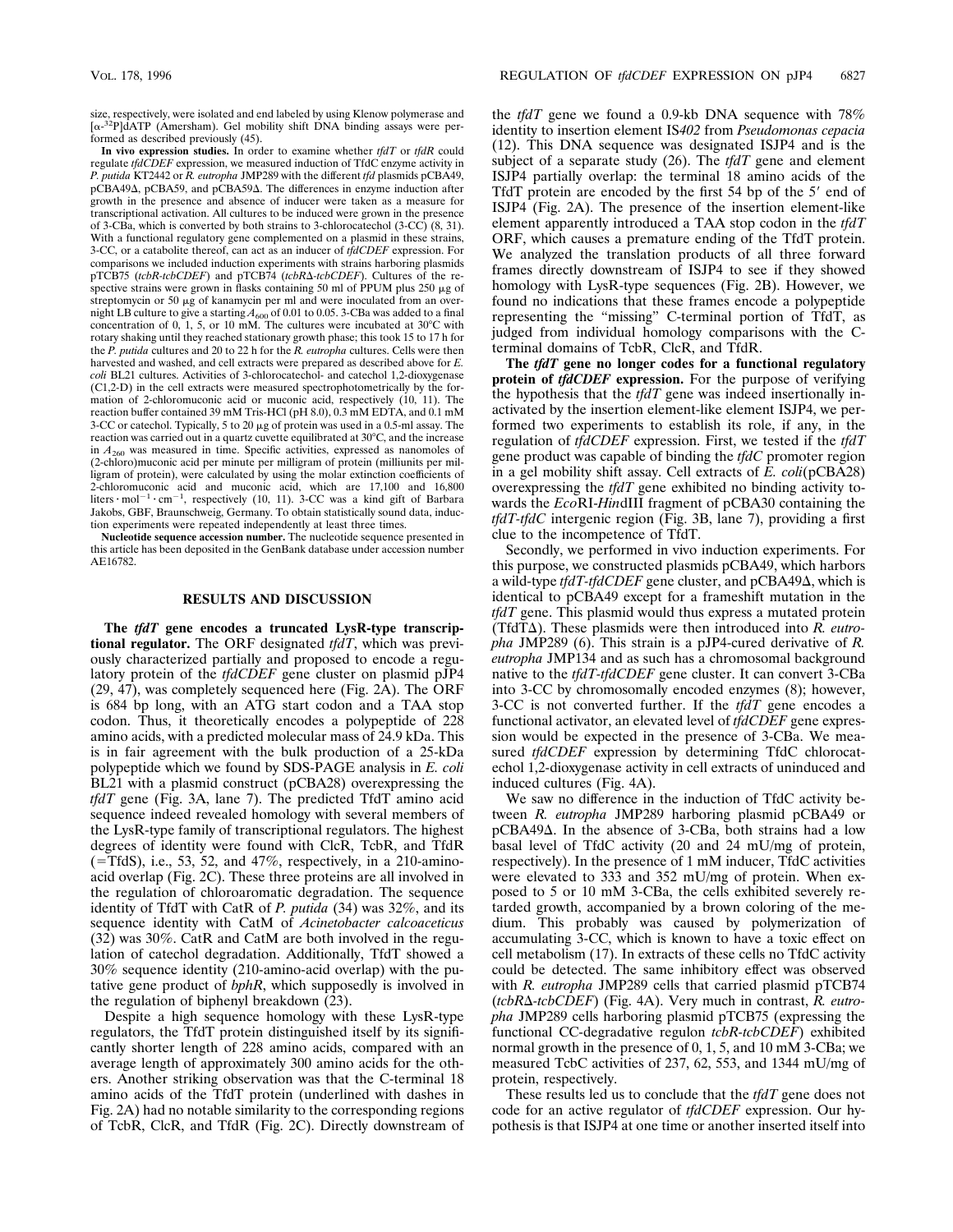$\blacktriangle$ 

| ATGGAAATAAGACATTTGAAATACTTCGCGGCGCGGGAGGCGGGAGGTTTCGGAACAGCGCACAGAGGATGCAAGACCACCGCCACCGCTTACTCGCAGATCCAGGCCTTGGAA<br>TACCTTTATTCTGTCAACTTTATGAAGCAGCGCCAGCGCCTCCGCCCTCCAAAGCCTTGTCGCCGTGTCTCCTACGTGTATAGCGTCGGTGGCGAATGAGCAGTCTAGGTCCGGAACCTT           |  |                                                                                                                                                                                                                                                                |     |     |       |       |         |     |  |     |                                 |     |       |     |     |  |     |                                                                                                                                                                                                                                                                             | 120 |
|----------------------------------------------------------------------------------------------------------------------------------------------------------------------------------------------------------------------------------------------------------|--|----------------------------------------------------------------------------------------------------------------------------------------------------------------------------------------------------------------------------------------------------------------|-----|-----|-------|-------|---------|-----|--|-----|---------------------------------|-----|-------|-----|-----|--|-----|-----------------------------------------------------------------------------------------------------------------------------------------------------------------------------------------------------------------------------------------------------------------------------|-----|
| M E I R Q L K Y F V A V A E A G G F G T A A Q R M H I S Q P P L T R O I Q A L E                                                                                                                                                                          |  |                                                                                                                                                                                                                                                                |     |     |       |       |         |     |  |     |                                 |     |       |     |     |  |     |                                                                                                                                                                                                                                                                             | 40  |
| 121 CGCGATATTGGGGCAAAGCTTTTCGAGCGGACGGCACGGGGCGTCGAACTCACCGCCGCGGAAAGGTGTTTCTTGATGACGCGCGTCAGTTGCTCGCGCTTGTGCAGCGGTCTTCGCGG                                                                                                                              |  | HindIII                                                                                                                                                                                                                                                        |     |     |       |       |         |     |  |     |                                 |     |       |     |     |  |     |                                                                                                                                                                                                                                                                             | 240 |
| 41 R D I G A K L F E R T A R G V E L T A A G K V F L D D A R Q L L A L V Q R S S R                                                                                                                                                                       |  |                                                                                                                                                                                                                                                                |     |     |       |       |         |     |  |     |                                 |     |       |     |     |  |     |                                                                                                                                                                                                                                                                             | 80  |
| PvuT                                                                                                                                                                                                                                                     |  |                                                                                                                                                                                                                                                                |     |     |       |       |         |     |  |     |                                 |     |       |     |     |  |     |                                                                                                                                                                                                                                                                             |     |
| 241 CGATCGCAAGCTGCCGCTAGAGGCGAATCGGGTGAGCTGAAGCTCGTCTACTTTGGGACTCCTGTCTTTGAGACGGTTCCGGCGTTCGTCAGAACGTTCCTCGCAACGTATCCCGACGCC<br>GCTAGCGTTCGACGGCGATCTCCGCTTAGCCCACTCGACTTCGAGCAGATGAAACCCTGAGGACAGAAACTCTGCCAAGCCCGCAAGCAGTCTTGCAAGGAGCGTTGCATAGGGCTGCGG |  |                                                                                                                                                                                                                                                                |     |     |       |       |         |     |  |     |                                 |     |       |     |     |  |     |                                                                                                                                                                                                                                                                             | 360 |
| 81 R S Q A A A R G E S G E L K L V Y F G T P V F E T V P A F V R T P L A T Y P D A                                                                                                                                                                       |  |                                                                                                                                                                                                                                                                |     |     |       |       |         |     |  |     |                                 |     |       |     |     |  |     |                                                                                                                                                                                                                                                                             | 120 |
|                                                                                                                                                                                                                                                          |  |                                                                                                                                                                                                                                                                |     |     | XhoI. |       |         |     |  |     |                                 |     |       |     |     |  |     |                                                                                                                                                                                                                                                                             | 480 |
|                                                                                                                                                                                                                                                          |  |                                                                                                                                                                                                                                                                |     |     |       |       |         |     |  |     |                                 |     |       |     |     |  |     |                                                                                                                                                                                                                                                                             |     |
| 121 T V A V S H M T K E A Q L E S L L S G V V D I G F G R F Y P V T E G V S S W N I                                                                                                                                                                      |  |                                                                                                                                                                                                                                                                |     |     |       |       |         |     |  |     |                                 |     |       |     |     |  |     |                                                                                                                                                                                                                                                                             | 160 |
|                                                                                                                                                                                                                                                          |  |                                                                                                                                                                                                                                                                |     |     |       | MluI. |         |     |  |     |                                 |     |       |     |     |  |     |                                                                                                                                                                                                                                                                             | 600 |
| 161 G T E T L H V A A A D P W D T R V S R A R A V V D L L D V P L I L Y P R G D R P                                                                                                                                                                      |  |                                                                                                                                                                                                                                                                |     |     |       |       |         |     |  |     |                                 |     |       |     |     |  |     |                                                                                                                                                                                                                                                                             | 200 |
|                                                                                                                                                                                                                                                          |  |                                                                                                                                                                                                                                                                |     |     |       |       | . Small |     |  |     |                                 |     |       |     |     |  |     |                                                                                                                                                                                                                                                                             |     |
| 601 AGTTTCGCCGACAAGGTAGTTTCCATATTTAGAGACCGTTTCAAAAAGAGCCCCGGGGGGCTGTTAACCTTTTCGGCAAGCTGTTAACCTTGGCCATCTGAACAACTGGAACCGAGGGGA<br>TCAAAGCGGCTGTTCCATCAAAGGTATAAATCTCTGGCAAAGTTTTTCTCGGGGCCCCCCGACAATTGGAAAAGCCGTTCGACAATTGGAACCGGTAGACTTGTTGACCTTGGCTCCCCT |  |                                                                                                                                                                                                                                                                |     |     |       |       |         |     |  |     |                                 |     |       |     |     |  |     |                                                                                                                                                                                                                                                                             | 720 |
| 201 S F A D K V V S I F R D R F K K S P G G L L T F S A S C *                                                                                                                                                                                            |  |                                                                                                                                                                                                                                                                |     |     |       |       |         |     |  |     |                                 |     |       |     |     |  |     |                                                                                                                                                                                                                                                                             | 228 |
| ATTTTGAGCCGACCGACGAGAGAGCAGACCACCTTGTAGAAGTCCGCGCGACTCGGCAGAAAAACTTTGTCAGAGATTGACTGTTCCCCTAGCCGTTGTACGGGACGCCACCAGCGCACGCCCT                                                                                                                             |  |                                                                                                                                                                                                                                                                |     |     |       |       |         |     |  |     | L T R G S A T C P A V V A C A R |     |       |     |     |  |     | N * Q G D R Q H A L R W S R A R<br>T D K G I G N M P C G G R V R E                                                                                                                                                                                                          |     |
|                                                                                                                                                                                                                                                          |  |                                                                                                                                                                                                                                                                |     |     |       |       |         |     |  |     |                                 |     |       |     |     |  |     |                                                                                                                                                                                                                                                                             |     |
|                                                                                                                                                                                                                                                          |  |                                                                                                                                                                                                                                                                |     |     |       |       |         |     |  |     |                                 |     |       |     |     |  |     |                                                                                                                                                                                                                                                                             |     |
| 1596 GGTCCGAAGCCTTCTGAAGCCGGCCGAGAACGACACCGGCACCGGCAATCAGCAGCGGCGGGGGGGCATGAAGAGCGTGCCGATCGAGGCGTTGGCCGCGATCAGGATGCCGGCGA 1718                                                                                                                           |  |                                                                                                                                                                                                                                                                |     |     |       |       |         |     |  |     |                                 |     | PvuI. |     |     |  |     |                                                                                                                                                                                                                                                                             |     |
| CCAGGCTTCGGAAGACTTCGGCCGGCTCGTCTTGCTGTGGCCGTTAGTCGTCGCCGCCGCCGCCGTACTTCTCGCACGGCTAGCTCCGCAACCGGCGTAGTCCTACGGCCCC<br>G P K P S E A G R A E R H R R Q S A A A R R Q P * R A C R S R R W P R S G C R R                                                      |  |                                                                                                                                                                                                                                                                |     |     |       |       |         |     |  |     |                                 |     |       |     |     |  |     |                                                                                                                                                                                                                                                                             |     |
| V R S L L K P A E Q N D T G T G N Q Q R R G G S H E E R A D R G V G R D Q D A G<br>S E A F * S R P S R T T P A P A I S S G A A A A M K S V P I E A L A A I R M P A                                                                                       |  |                                                                                                                                                                                                                                                                |     |     |       |       |         |     |  |     |                                 |     |       |     |     |  |     |                                                                                                                                                                                                                                                                             |     |
|                                                                                                                                                                                                                                                          |  |                                                                                                                                                                                                                                                                |     |     |       |       |         |     |  |     |                                 |     |       |     |     |  |     |                                                                                                                                                                                                                                                                             |     |
|                                                                                                                                                                                                                                                          |  |                                                                                                                                                                                                                                                                | 20  |     |       | 40    | 50      | -60 |  |     |                                 | 80  |       | 90  | 100 |  | 110 | 120                                                                                                                                                                                                                                                                         |     |
|                                                                                                                                                                                                                                                          |  |                                                                                                                                                                                                                                                                |     |     |       |       |         |     |  |     |                                 |     |       |     |     |  |     | TIIT MEI ROLKYFVAVAEAGGFGTAAQRWHISQPP LTROIQKLERDIGAKLFERTARGVELTAAGKVFLDDARQLLALVQRSSRBSQAARGESGELKLVYFGTPVFETVPAFVRTFLATVPDA<br>CICR MEFROLRYF I AVAESCAUGAAARRLHISOPP I TROIQALEODLGVVIETR THRGVELTAAGTTFLEDARRLLHVTET ŚRVKSRAA SROEIGELRVAYFOTVVLHYLPLLLROLL SVAPSA     |     |
|                                                                                                                                                                                                                                                          |  |                                                                                                                                                                                                                                                                |     |     |       |       |         |     |  |     |                                 |     |       |     |     |  |     | TchR MEPROLKYF I AVAEAG MAAAAKRLHVSQPP I TROXQALEADLGVVLLERSHRG I ELTAAGHAFLEDARR ILEL AGRSG ORSRAAARG DVGELSVAYFGT PIYSLPLLLERAFL TST PTA<br>TMR MEFROLRYFVAAAEEGWOAAARRLHISOPPVTROIHKLEORLOVLLFERSARGVOLT PAGAAFLEDARRMLELGRTSVDRSRAASRGEIGOLDIGYLGTAIYOTVPALLHAFT CAVPCA |     |
|                                                                                                                                                                                                                                                          |  | 130                                                                                                                                                                                                                                                            | 140 | 150 |       | 160   | 170     | 180 |  | 190 |                                 | 200 |       | 210 | 220 |  | 230 | 240                                                                                                                                                                                                                                                                         |     |
|                                                                                                                                                                                                                                                          |  | TIdT TVAVSIBITKERQLESLLSGVVDIGLARFYPVTEGVSSWNICTETLHVAAADPWDTRVSSARAVVDLLDVPLILYPRGDRPSFADKVVSIFRDRFKKSRGGLUTFSASC                                                                                                                                             |     |     |       |       |         |     |  |     |                                 |     |       |     |     |  |     |                                                                                                                                                                                                                                                                             |     |
|                                                                                                                                                                                                                                                          |  | ClcR TVSLTQMSKNRQIEALDAGTIDIGFGRFYPYQEGVVVRNVTNERLFLGAQKSRARSFGEQVHCSALRNEPFILFPREGRPSFADEVIGVFKNARVEPKVVAIVEDVNAAMALALAGVGVT<br>TchR_TVSLTHMTKDEQVEGLLAGTIHVGPSRFFPRHPGIEIVNIAQEDLYLAVHRSQSGKFGKTCKLADLRAVELTLFPRGGRPSFADEVIGLFRHAGTEFRIARIVEDATAALALTWAGAASS |     |     |       |       |         |     |  |     |                                 |     |       |     |     |  |     |                                                                                                                                                                                                                                                                             |     |
|                                                                                                                                                                                                                                                          |  | TMR TLSLALMPKVRQIEALRAGTIHLGVGRFYPQEPGITVLIILHYERLY TAAGSS IARQLRQDPTLLRLKSESIMLPPREGRPSPADEVIALMRRAGVEPRVTAIVELWNAALGLVAAGAGVT<br>250                                                                                                                         | 260 | 270 |       | 280   | 290     |     |  |     |                                 |     |       |     |     |  |     |                                                                                                                                                                                                                                                                             |     |
|                                                                                                                                                                                                                                                          |  | CICR IVPETVAMISMPDFGFTELVGSKATVPVSCIYRIIDHIAPILKTFLNLLPIRESO                                                                                                                                                                                                   |     |     |       |       |         |     |  |     |                                 |     |       |     |     |  |     |                                                                                                                                                                                                                                                                             |     |
|                                                                                                                                                                                                                                                          |  | TcbR IVPASVAAIRWPDIAFARIVCTRVKVPISCTFRKEKQPPILARFVERVRRSAKD<br>TfdR LVPASVAAIRRPFVRTMEMADASOKVPVSLTYLTDSRVPVLRAFLIVARRGKGQK                                                                                                                                    |     |     |       |       |         |     |  |     |                                 |     |       |     |     |  |     |                                                                                                                                                                                                                                                                             |     |

FIG. 2. (A) Nucleotide sequence of the *tfdT* gene and its translation product. Bases are numbered relative to the ATG start codon of *tfdT*. Restriction sites are shown in italics above the nucleotide sequence. The nucleotide sequence of bases 1 to 141 has been reported previously (29). The solid underlined sequence indicates the left inverted repeat sequence of ISJP4 (26). The deduced amino acid sequence for the *tfdT* gene is given below the nucleotide sequence. The part underlined with the dashed line indicates the portion of the TfdT protein encoded by ISJP4 DNA. (B) Nucleotide sequence of the DNA region downstream of ISJP4. Bases are numbered relative to the ATG start codon of *tfdT*. The underlined sequence indicates the right inverted repeat sequence of ISJP4 (26). The deduced amino acid sequences in all three forward frames (relative to the direction of *tfdT* transcription) are given below the nucleotide sequence. (C) Alignment of the amino acid sequences of the TfdT, ClcR, TcbR, and TfdR proteins. Shaded amino acids indicate residues that are identical in at least two proteins. The presumed helix-turn-helix motifs are boxed.

a complete and functional original copy of the *tfdT* gene. Circumstantial evidence for such an event comes from comparison with the *tfdT-tfdCDEF* gene cluster on plasmid pMAB1 from *Pseudomonas cepacia* CSV90 (2). This cluster lies on an 8-kb *Hin*dIII-*Sst*I fragment whose restriction map is indistinguishable from that of pJP4 (see reference 2). In addition, the DNA sequence of a small part of pMAB1 containing *tfdC* was identical to that of *tfdC* on pJP4. Plasmids pMAB1 and pJP4 were otherwise clearly different. Interestingly, the resemblance in the restriction map stops abruptly in the region where on pJP4 element ISJP4 is inserted into the *tfdT* gene. Perhaps pMAB1, unlike pJP4, still encodes a functional TfdT regulator of *tfdCDEF* expression.

**Cross-activation of** *tfdCDEF* **by heterologous, chromosomally encoded host factors.** We observed that in *R. eutropha* JMP289 cells carrying plasmid pCBA49 (*tfdT-tfdCDEF*) or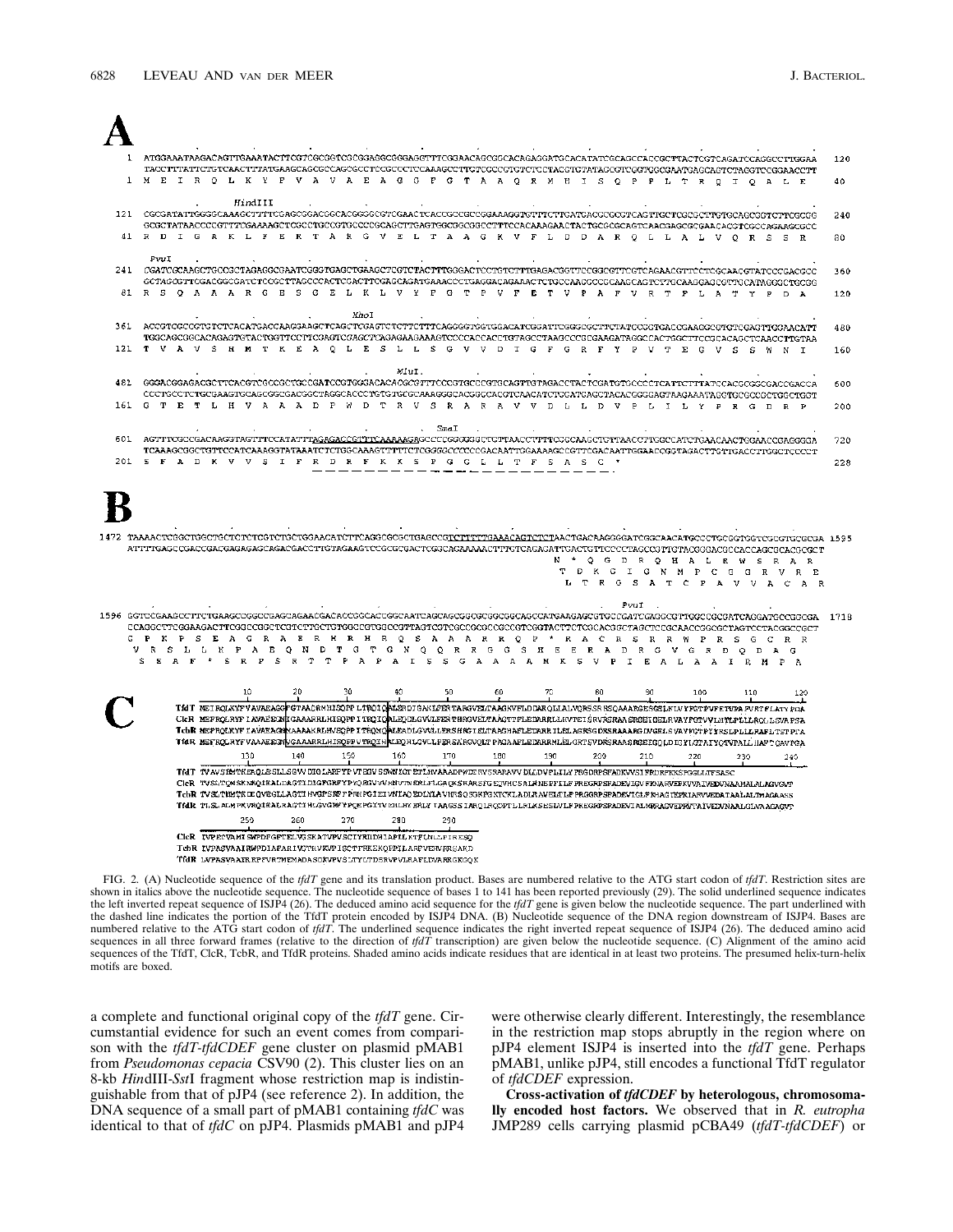

FIG. 3. (A) Overexpression of the *tcbR*, *tfdR*, *clcR*, and *tfdT* genes in *Escherichia coli*. Total cell extracts of IPTG-induced *E. coli* BL21(DE3)(pLysS) harboring different pET8c-derived plasmids were analyzed by SDS-PAGE. Lanes: 1 and 10, molecular weight standards (sizes of markers are given on the left); 2, pET8c (vector control); 3, pTCB77 (*tcbR*); 4, pTCB77D (*tcbR*D); 5, pCBA13 (*clcR*); 6, pCBA13D (*clcR*D); 7, pCBA28 (*tfdT*); 8, pCBA55 (*tfdR*); 9, pCBA55D  $(tfdR\Delta)$ . (B) DNA binding activity and specificity of the *tcbR*, *clcR*, *tfdT*, and *tfdR* gene products. In a gel mobility shift assay,  $2 \mu$ g of protein of cell extract from the *E. coli* BL21(DE3)(pLysS) strains described for panel A was added to three different DNA fragments, each containing the promoter/operator region of either *tcbC*, *clcA*, or *tfdC*. Lane 1, no cell extract added. Lanes 2 through 9, cell extract of *E. coli* BL21(DE3)(pLysS) harboring pET8c (lane 2), pTCB77 (lane 3), pTCB77Δ (lane 4), pCBA13 (lane 5), pCBA13Δ (lane 7), pCBA55 (lane 8), or pCBA55 $\Delta$  (lane 9). Open arrowheads indicate unbound DNA, and solid arrowheads indicate bound DNA.

pCBA49D (*tfdT*D*-tfdCDEF*), TfdC activity was induced in the presence of 1 mM 3-CBa (Fig. 4A). This induction cannot be mediated by a plasmid-encoded element and is, thus, likely caused by a chromosomally encoded regulatory protein. It is quite conceivable that one or more regulatory elements of the benzoate/catechol utilization pathway in *R. eutropha* are responsible for this induction by cross-binding to the *tfdC* promoter region. A very similar case of heterologous cross-activation has been described for *P. putida* (pAC27) (28). In this strain, the chromosomally encoded CatR protein, which is involved in the regulation of catechol degradation, can crossactivate the *clcA* promoter on plasmid pAC27. This promoter directs the expression of the *clcABD* genes encoding CC breakdown and is normally controlled by its cognate regulatory protein, ClcR (5). Regulation of the benzoate/catechol pathway in *R. eutropha* is clearly closely intertwined with that of CC breakdown, since we measured induced activity of chromosomally encoded C1,2-D in extracts of JMP289 cells that were grown in the presence of 1 mM 3-CBa (Fig. 4C). The natural inducer of C1,2-D activity in *R. eutropha* is benzoate (20); induction with 3-CBa may indicate a relaxed specificity of the responsible regulator. This protein might also be responsible for the crossinduction of the *tfdC* promoter.

**The** *tfdR* **gene product is functionally related to TcbR and ClcR and is capable of binding the** *tfdC* **promoter region.** If TfdT is no longer regulating *tfdCDEF* expression, could it be that TfdR is capable of doing so? A couple of notions support this idea. First, TfdR has high similarity with TfdT (47% identity) but also with TcbR and ClcR, which are involved in the regulation of CC breakdown. Second, the *tfdR* (and *tfdS*) gene is located on the same plasmid pJP4 as the *tfdCDEF* genes. Third, the *tfdC* promoter/operator region resembles known target promoters of TfdR, such as  $tfdA$  and  $tfdD<sub>II</sub>$  (an alignment is shown in reference 27). To verify whether the homology of TfdR with ClcR and TcbR indeed reflects similar functionality, we compared the DNA binding specificities of the TfdR, TcbR, and ClcR proteins. To this end, we first overexpressed the *tfdR*, *tcbR*, and *clcR* genes in *E. coli*. In the total cell extract of *E. coli* BL21(pCBA55) overexpressing the *tfdR* gene, two overproduced polypeptides with sizes of 30 and 27 kDa were observed by SDS-PAGE analysis (Fig. 3A, lane 8). Both protein bands were absent in the total cell extract of *E. coli*  $BL21(pCBA55\Delta)$ , harboring a frameshift mutant of *tfdR* (Fig. 3A, lane 9). We suppose that the 30-kDa polypeptide represents the product of the 888-bp *tfdR* gene, which theoretically encodes a protein of 32 kDa, whereas the 27-kDa polypeptide is either a highly specific degradation product of the TfdR protein or is encoded from a *tfdR*-internal ATG or GTG start codon (e.g., the codons located 132, 162, and 210 bp downstream of the proposed *tfdR* ATG start codon [27, 48]). *E. coli* BL21 cells that carried plasmid pTCB77 overproduced the TcbR protein, with a size of about 32 kDa (Fig. 3A, lane 3). This polypeptide was absent in the total extract of *E. coli* BL21  $(pTCB77\Delta)$  cells, which overexpressed a *tcbR* gene with a frameshift mutation (Fig. 3A, lane 4). Overexpression of the *clcR* gene in *E. coli* BL21(pCBA13) resulted in the production of a 30-kDa polypeptide (Fig. 3A, lane 5). In total extracts of *E. coli* BL21 cells that fostered plasmid pCBA13Δ, carrying a frameshift-mutated *clcR* gene, this polypeptide was absent (Fig. 3A, lane 6).

We then compared the DNA binding specificities of TfdR, TcbR, and ClcR in cell extracts of overproducing *E. coli* BL21 cultures in gel mobility shift assays. We observed binding of the TcbR and ClcR proteins to their respective target DNAs, i.e., the promoter/operator regions of *tcbC* and *clcA* (Fig. 3B, lane 3, top panel, and lane 5, middle panel). The specificity of binding of these proteins to their cognate target sequences had been established before (4, 25). Interestingly, both proteins were also capable of binding to each other's target DNA (Fig. 3B, lane 3, middle panel, and lane 5, top panel). The TfdR protein could bind a DNA fragment containing the presumed operator/promoter region of *tfdC* (29). In addition, we observed that it could bind the promoter/operator region of the *clcA* gene (Fig. 3B, lane 8, middle panel) but not that of *tcbC* (Fig. 3B, lane 8, top panel). TcbR and ClcR were capable of binding the promoter/operator region of the *tfdC* gene, too (Fig. 3B, lanes 3, 5, and 8, bottom panel). The specificity of all these protein-DNA interactions was demonstrated in control reactions with cell extracts of *E. coli* BL21 harboring pET8c or overexpressing truncated proteins ( $pCBA55\Delta$ ,  $pTCB77\Delta$ , and  $pCBA13\Delta$ ). No binding was observed in any of these reactions (Fig. 3B, lanes 2, 4, 6, and 9, all panels). The small migration distance of TcbR-DNA and TfdR-DNA complexes compared to ClcR-DNA may be explained by the significant difference in pI between TcbR and TfdR (calculated as 10.7 and 11.0, re-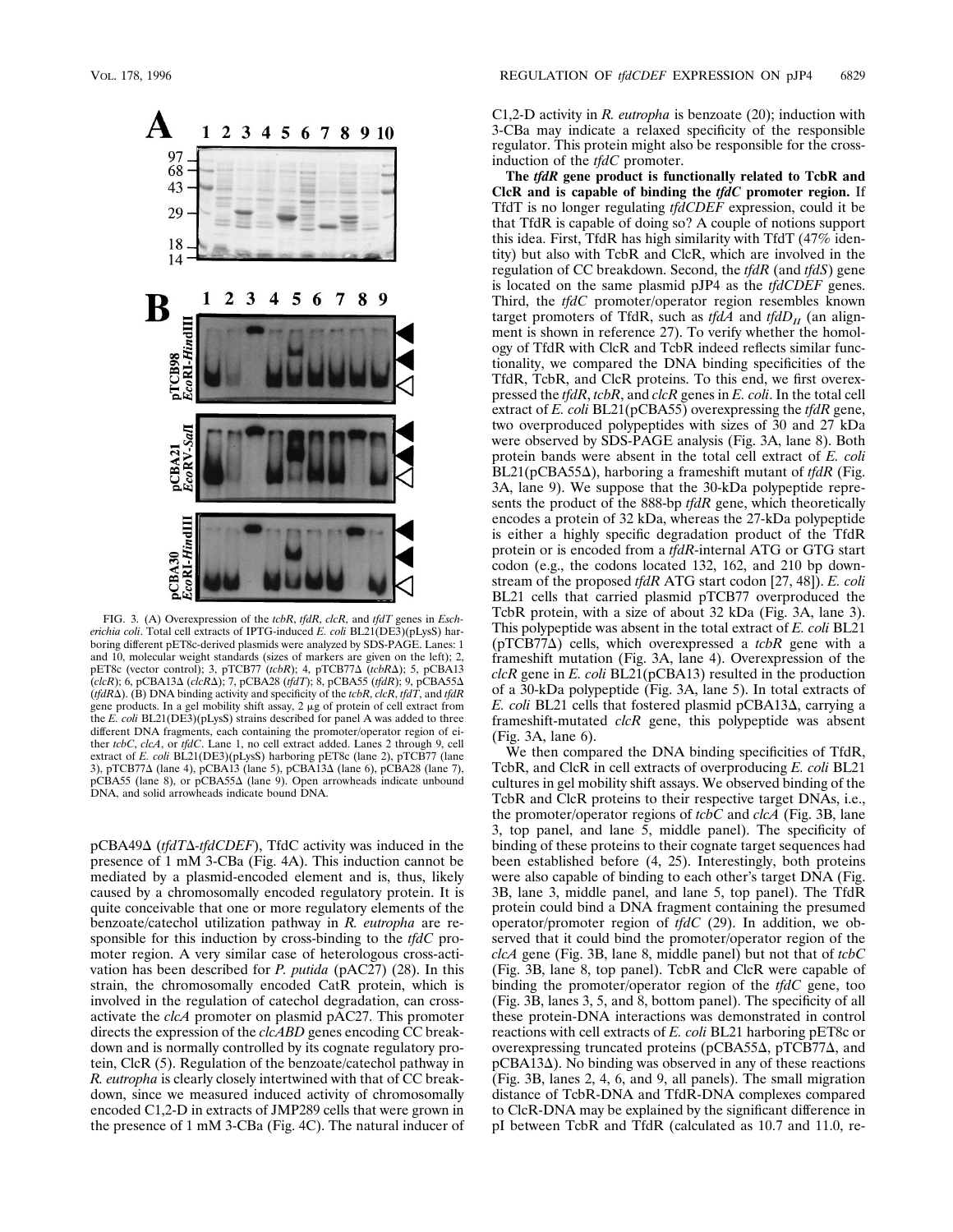

FIG. 4. Expression and induction of CC-degradative regulons in two different host strains. Given are specific C1,2-D activities in milliunits per milligram of protein with either 3-CC (A) or catechol (B) as a substrate in the enzyme assay. These activities were measured in cell extracts of *P. putida* KT2442 or *R. eutropha* JMP289, harboring different plasmid-borne regulons, and were induced with various concentrations of 3-CBa. Chromosomally encoded C1,2-D activity (C) was calculated by subtracting the activity that could be attributed to TfdC or TcbC from the total activity measured in the same cell extract with catechol as the substrate. The relative contribution of TfdC was calculated from the measured activity on 3-CC by using the specificity factor 1.2 (TfdC) (30) or 2.5 (TcbC) (42) for 3-CC as the substrate compared with catechol. All values represent the average and standard deviation of measurements of at least three independent induction experiments. Degrees of shading represent cell culture characteristics. No shading, normal growth; light shading, slightly retarded growth and brownish medium; dark shading, severely retarded growth and dark brown medium.

spectively) and ClcR (9.3): the more positively charged the binding protein is, the more it reduces the overall negative charge of the protein-DNA complex and consequently its speed in an electrical field. These results showed that TfdR, TcbR, and ClcR are functionally very similar. The capability of TfdR to bind the promoter region of the *tfdCDEF* operon (and of *clcA*) implied that TfdR could also act as a regulator of CC breakdown.

**TfdR acts as a positive regulator of** *tfdCDEF* **expression.** To test the possibility that TfdR would regulate *tfdCDEF* expression, we performed in vivo expression studies in *R. eutropha* JMP289 with cloned *tfdR* and *tfdCDEF* genes. Initial attempts to add the *tfdR* gene in *trans* to a cloned *tfdT-tfdCDEF* gene cluster, thus mimicking the natural genetic organization on plasmid pJP4, failed. This led us to construct an artificial hybrid *tfdR-tfdCDEF* regulon in which the *tfdR* gene was provided in *cis* by exchanging the *tfdT* ORF with that of *tfdR* (see Materials and Methods). Apart from a plasmid harboring this *tfdR-tfdCDEF* gene cluster (pCBA59), we constructed one  $(pCBA59\Delta)$  which carried a frameshift mutation in the *tfdR* gene, thus encoding a truncated TfdR protein ( $TfdR\Delta$ ). The results of the in vivo induction experiments with these plasmids are given in Fig. 4A. Grown in the absence of 3-CBa, *R. eutropha* JMP289 cells that harbored a *tfdR-tfdCDEF* or *tfdR*D*tfdCDEF* regulon gave TfdC activities of 15 and 32 mU/mg of protein, respectively. In the presence of 1, 5, and 10 mM 3-CBa, *tfdC* expression in *R. eutropha* JMP289(pCBA59) was induced by a factor of 80 to 100 (TfdC activities of 1,173, 1,483, and 1,232 mU/mg of protein, respectively). In clear contrast, extracts of *R. eutropha* JMP289 with plasmid pCBA59 $\Delta$  revealed much lower TfdC activities of 517, 165, and 73 mU/mg of protein, respectively. The fact that we still saw induced activity with this plasmid at 1 mM 3-CBa may be attributed to chromosomally encoded cross-activation. We saw no induction with cells carrying a *tfdR*Δ-*tfdCDEF* regulon (pCBA59Δ) at 5 and 10 mM 3-CBa: just like *R. eutropha* JMP289 cells harboring pCBA49 (*tfdT*) or pCBA49 $\Delta$  (*tfdT* $\Delta$ ), these cells exhibited impaired growth. From these results we concluded that the gene product of *tfdR* (or *tfdS*) can indeed act as a positive regulator of *tfdCDEF* expression. The extent of induction of TfdR on *tfdCDEF* clearly exceeds that of heterologous, chromosomally encoded regulatory factors.

Previous reports on the regulation of *tfdCDEF* on plasmid pJP4 have been both mutually contradictory and speculative (21, 48). With hindsight, this can be attributed to a lack of detailed knowledge of where regulatory genes were located (*tfdR*) and whether they were intact (*tfdT*) and of the presence of multiple gene copies (identical *tfdR* and *tfdS* genes). However, part of the problem in interpretation also arose because heterologous hosts were used to study gene expression (e.g.,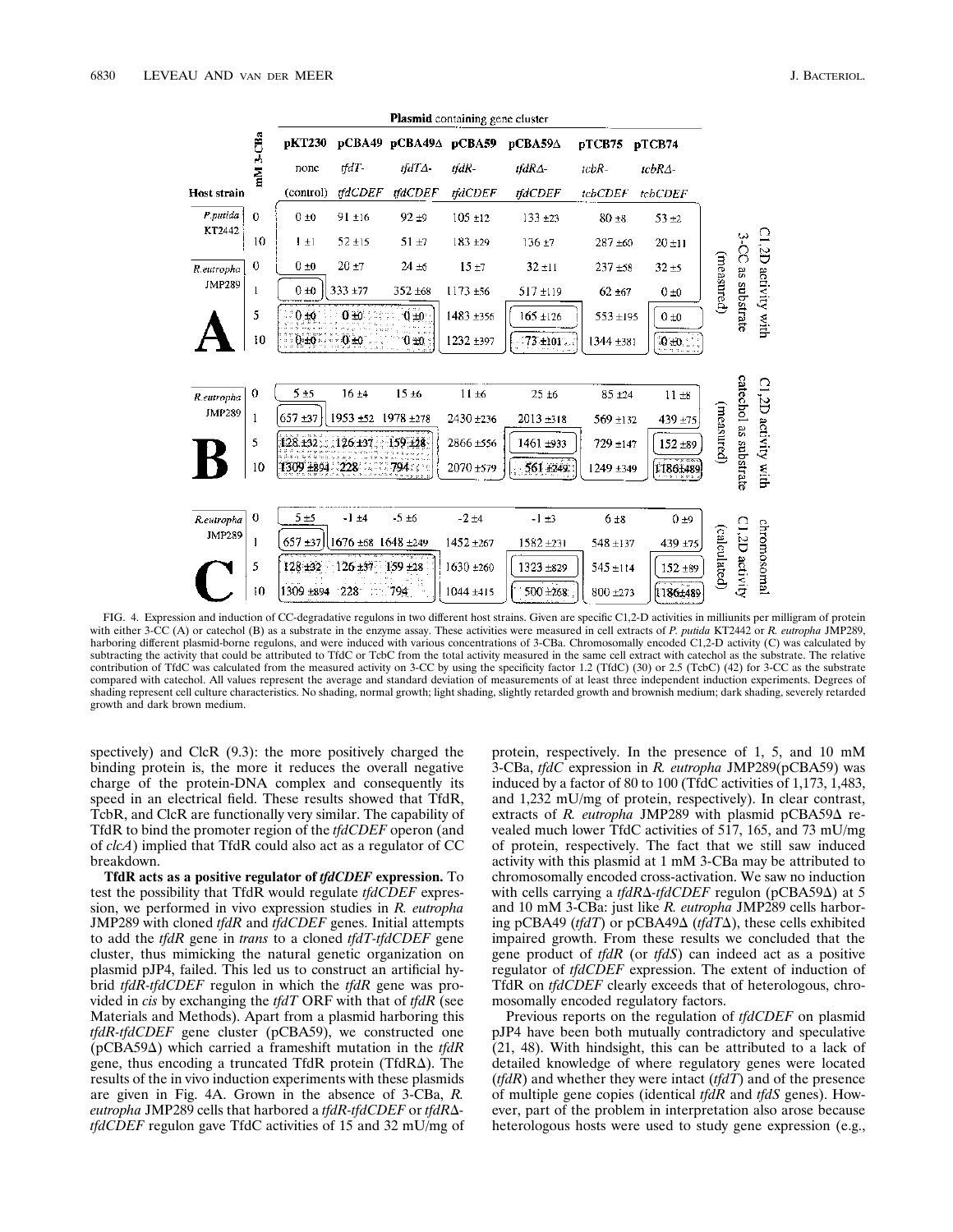*Pseudomonas aeruginosa*, *P. cepacia*, and *P. putida*). For example, when we used *P. putida* KT2442 to host the various *tfd* regulons, the induction data (summarized in Fig. 4A) looked quite different from those for *R. eutropha* JMP289. First, the *tfdC* promoter showed a higher basal level of expression under uninduced conditions. Host-dependent expression was also something we noticed when testing the *tcbC* promoter under uninduced conditions in the two heterologous hosts (Fig. 4A). Secondly, the presence of *tfdR* caused induction of the expression of *tfdCDEF* in *P. putida* only by a factor of 1.5 (although this was statistically significant). Similarly, the extent of induction of *tcbCDEF* by TcbR was clearly less obvious in *P. putida* than in *R. eutropha*. Such differences between strains will clearly lead to different interpretations. For example, the observation that *P. cepacia* cells carrying a deletion derivative of plasmid pJP4, lacking both the *tfdR* and *tfdS* genes, could grow on 3-CBa was interpreted as indicating that TfdR (TfdS) is not a regulator of *tfdCDEF* expression (48). However, a high basal level of expression of *tfdCDEF* in this strain would eliminate the need for an activator protein and still allow growth of the strain on 3-CBa. Such a high level of basal expression of *tfd-CDEF* in *P. cepacia* may perhaps be promoted by the presence of ISJP4 in *tfdT*. In this respect, it is interesting that ISJP4 is closely related to IS*402* (12), an insertion element which is known to increase the level of downstream-located genes considerably in *P. cepacia* (39).

## **REFERENCES**

- 1. **Bagdasarian, M., R. Lurz, B. Ruckert, F. C. Franklin, M. M. Bagdasarian, J. Frey, and K. N. Timmis.** 1981. Specific-purpose plasmid cloning vectors. II. Broad host range, high copy number, RSF1010-derived vectors, and a host-vector system for gene cloning in *Pseudomonas*. Gene **16:**237–247.
- 2. **Bhat, M. A., M. Tsuda, K. Horiike, M. Nozaki, C. S. Vaidyanathan, and T. Nakazawa.** 1994. Identification and characterization of a new plasmid carrying genes for degradation of 2,4-dichlorophenoxyacetate from *Pseudomonas cepacia* CSV90. Appl. Environ. Microbiol. **60:**307–312.
- 3. **Bradford, M. M.** 1976. A rapid and sensitive method for the quantitation of microgram quantities of protein utilizing the principle of protein-dye binding. Anal. Biochem. **72:**248–254.
- 4. **Coco, W. M., M. R. Parsek, and A. M. Chakrabarty.** 1994. Purification of the LysR family regulator, ClcR, and its interaction with the *Pseudomonas putida clcABD* chlorocatechol operon promoter. J. Bacteriol. **176:**5530–5533.
- 5. **Coco, W. M., R. K. Rothmel, S. Henikoff, and A. M. Chakrabarty.** 1993. Nucleotide sequence and initial functional characterization of the *clcR* gene encoding a LysR family activator of the *clcABD* chlorocatechol operon in *Pseudomonas putida*. Proc. Natl. Acad. Sci. USA **90:**1033–1037.
- 6. **Don, R. H., and J. M. Pemberton.** 1981. Properties of six pesticide degradation plasmids isolated from *Alcaligenes paradoxus* and *Alcaligenes eutrophus*. J. Bacteriol. **145:**681–686.
- 7. **Don, R. H., and J. M. Pemberton.** 1985. Genetic and physical map of the 2,4-dichlorophenoxyacetic acid-degradative plasmid pJP4. J. Bacteriol. **161:** 466–468.
- 8. **Don, R. H., A. J. Weightman, H.-J. Knackmuss, and K. N. Timmis.** 1985. Transposon mutagenesis and cloning analysis of the pathways for degradation of 2,4-dichlorophenoxyacetic acid and 3-chlorobenzoate in *Alcaligenes eutrophus* JMP134(pJP4). J. Bacteriol. **161:**85–90.
- 9. **Dorn, E., M. Hellwig, W. Reineke, and H.-J. Knackmuss.** 1974. Isolation and characterization of a 3-chlorobenzoate degrading pseudomonad. Arch. Microbiol. **99:**61–70.
- 10. **Dorn, E., and H.-J. Knackmuss.** 1978. Chemical structure and biodegradability of halogenated aromatic compounds. Two catechol 1,2-dioxygenases from a 3-chlorobenzoate-grown pseudomonad. Biochem. J. **174:**73–84.
- 11. **Dorn, E., and H.-J. Knackmuss.** 1978. Chemical structure and biodegradability of halogenated aromatic compounds. Substituent effects on 1,2-dioxygenation of catechol. Biochem. J. **174:**85–94.
- 12. **Ferrante, A. A., and T. G. Lessie.** 1991. Nucleotide sequence of IS402 from *Pseudomonas cepacia*. Gene **102:**143–144.
- 13. **Figurski, D. H., and D. R. Helinski.** 1979. Replication of an origin-containing derivative of plasmid RK2 dependent on a plasmid function provided in trans. Proc. Natl. Acad. Sci. USA **76:**1648–1652.
- 14. **Franklin, F. C., M. Bagdasarian, M. M. Bagdasarian, and K. N. Timmis.** 1981. Molecular and functional analysis of the TOL plasmid pWWO from *Pseudomonas putida* and cloning of genes for the entire regulated aromatic ring meta cleavage pathway. Proc. Natl. Acad. Sci. USA **78:**7458–7462.
- 15. **Frantz, B., and A. M. Chakrabarty.** 1987. Organization and nucleotide sequence determination of a gene cluster involved in 3-chlorocatechol degradation. Proc. Natl. Acad. Sci. USA **84:**4460–4464.
- 16. **Frantz, B., K. L. Ngai, D. K. Chatterjee, L. N. Ornston, and A. M. Chakrabarty.** 1987. Nucleotide sequence and expression of *clcD*, a plasmidborne dienelactone hydrolase gene from *Pseudomonas* sp. strain B13. J. Bacteriol. **169:**704–709.
- 17. **Fritz, H., W. Reineke, and E. Schmidt.** 1991. Toxicity of chlorobenzene on *Pseudomonas* sp. strain RHO1, a chlorobenzene-degrading strain. Biodegradation **2:**165–170.
- 18. **Gerhardt, P., R. G. E. Murray, R. N. Costilow, E. W. Nester, W. A. Wood, N. R. Krieg, and G. B. Phillips (ed.).** 1981. Manual of methods for general bacteriology. American Society for Microbiology, Washington, D.C.
- 19. **Henikoff, S., G. W. Haughn, J. M. Calvo, and J. C. Wallace.** 1988. A large family of bacterial activator proteins. Proc. Natl. Acad. Sci. USA **85:**6602– 6606.
- 20. **Johnson, B. F., and R. Y. Stanier.** 1971. Regulation of the  $\beta$ -ketoadipate pathway in *Alcaligenes eutrophus*. J. Bacteriol. **107:**476–485.
- 21. **Kaphammer, B., J. J. Kukor, and R. H. Olsen.** 1990. Regulation of *tfdCDEF* by *tfdR* of the 2,4-dichlorophenoxyacetic acid degradation plasmid pJP4. J. Bacteriol. **172:**2280–2286.
- 22. **Kaphammer, B., and R. H. Olsen.** 1990. Cloning and characterization of *tfdS*, the repressor-activator gene of *tfdB*, from the 2,4-dichlorophenoxyacetic acid catabolic plasmid pJP4. J. Bacteriol. **172:**5856–5862.
- 23. **Kikuchi, Y.** GenBank accession no. D38633.
- 24. **Laemmli, U. K.** 1970. Cleavage of structural proteins during the assembly of the head of bacteriophage T4. Nature (London) **227:**680–685.
- 25. **Leveau, J. H. J., W. M. de Vos, and J. R. van der Meer.** 1994. Analysis of the binding site of the LysR-type transcriptional activator TcbR on the *tcbR* and *tcbC* divergent promoter sequences. J. Bacteriol. **176:**1850–1856.
- 26. **Leveau, J. H. J., and J. R. van der Meer.** Genetic characterization of insertion sequence ISJP4 on plasmid pJP4 from *Ralstonia eutropha* JMP134. Submitted for publication.
- 27. **Matrubutham, U., and A. R. Harker.** 1994. Analysis of duplicated gene sequences associated with *tfdR* and *tfdS* in *Alcaligenes eutrophus* JMP134. J. Bacteriol. **176:**2348–2353.
- 28. **Parsek, M. R., S. M. McFall, D. L. Shinabarger, and A. M. Chakrabarty.** 1994. Interaction of two LysR-type regulatory proteins CatR and ClcR with heterologous promoters: functional and evolutionary implications. Proc. Natl. Acad. Sci. USA **91:**12393–12397.
- 29. **Perkins, E. J., M. P. Gordon, O. Caceres, and P. F. Lurquin.** 1990. Organization and sequence analysis of the 2,4-dichlorophenol hydroxylase and dichlorocatechol oxidative operons of plasmid pJP4. J. Bacteriol. **172:**2351– 2359.
- 30. **Pieper, D. H., W. Reineke, K.-H. Engesser, and H.-J. Knackmuss.** 1988. Metabolism of 2,4-dichlorophenoxyacetic acid, 4-chloro-2-methylphenoxyacetic acid and 2-methylphenoxyacetic acid by *Alcaligenes eutrophus* JMP134. Arch. Microbiol. **150:**95–102.
- 31. **Reineke, W., and H.-J. Knackmuss.** 1988. Microbial degradation of haloaromatics. Annu. Rev. Microbiol. **42:**263–287.
- 32. **Romero-Arroyo, C. E., M. A. Schell, G. L. Gaines III, and E. L. Neidle.** 1995. *catM* encodes a LysR-type transcriptional activator regulating catechol degradation in *Acinetobacter calcoaceticus*. J. Bacteriol. **177:**5891–5898.
- 33. **Rosenberg, A. H., B. N. Lade, D. S. Chui, S. W. Lin, J. J. Dunn, and F. W. Studier.** 1987. Vectors for selective expression of cloned DNAs by T7 RNA polymerase. Gene **56:**125–135.
- 34. **Rothmel, R. K., T. L. Aldrich, J. E. Houghton, W. M. Coco, L. N. Ornston, and A. M. Chakrabarty.** 1990. Nucleotide sequencing and characterization of *Pseudomonas putida catR*: a positive regulator of the *catBC* operon is a member of the LysR family. J. Bacteriol. **172:**922–931.
- 35. **Sambrook, J., E. F. Fritsch, and T. Maniatis.** 1989. Molecular cloning: a laboratory manual, 2nd ed. Cold Spring Harbor Laboratory, Cold Spring Harbor, N.Y.
- 36. **Sanger, F., S. Nicklen, and A. R. Coulson.** 1977. DNA sequencing with chain-terminating inhibitors. Proc. Natl. Acad. Sci. USA **74:**5463–5467.
- 37. **Schell, M. A.** 1993. Molecular biology of the LysR family of transcriptional regulators. Annu. Rev. Microbiol. **47:**597–626.
- 38. **Schlömann, M.** 1994. Evolution of chlorocatechol catabolic pathways: conclusions to be drawn from comparisons of lactone hydrolases. Biodegradation **5:**301–321.
- 39. **Scordilis, G. E., H. Ree, and T. G. Lessie.** 1987. Identification of transposable elements which activate gene expression in *Pseudomonas cepacia*. J. Bacteriol. **169:**8–13.
- 40. **Streber, W. R., K. N. Timmis, and M. H. Zenk.** 1987. Analysis, cloning, and high-level expression of 2,4-dichlorophenoxyacetate monooxygenase gene *tfdA* of *Alcaligenes eutrophus* JMP134. J. Bacteriol. **169:**2950–2955.
- 41. **Studier, F. W., and B. A. Moffatt.** 1986. Use of bacteriophage T7 RNA polymerase to direct selective high-level expression of cloned genes. J. Mol. Biol. **189:**113–130.
- 42. **van der Meer, J. R.** Unpublished data.
- 43. **van der Meer, J. R., W. M. de Vos, S. Harayama, and A. J. B. Zehnder.** 1992.